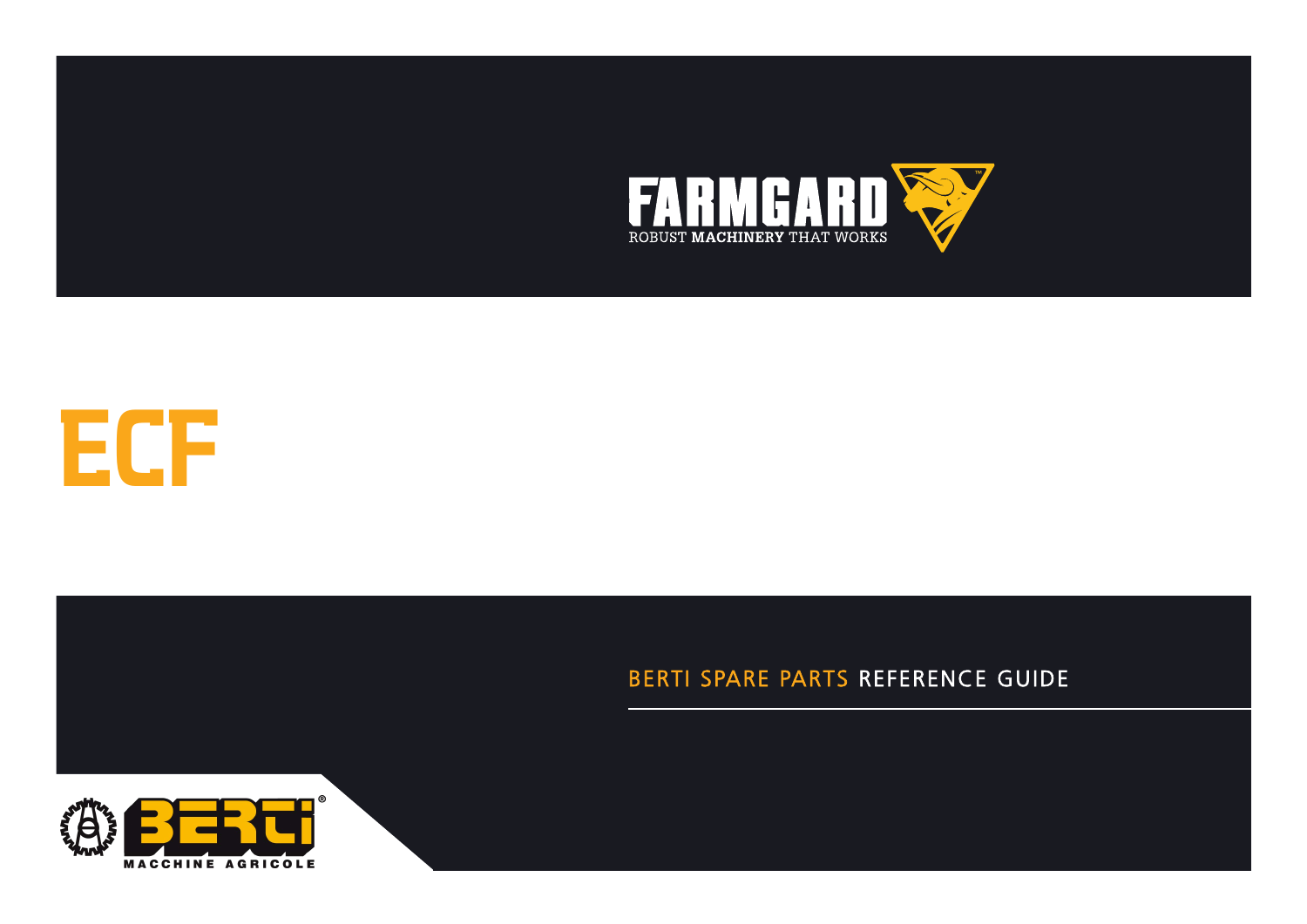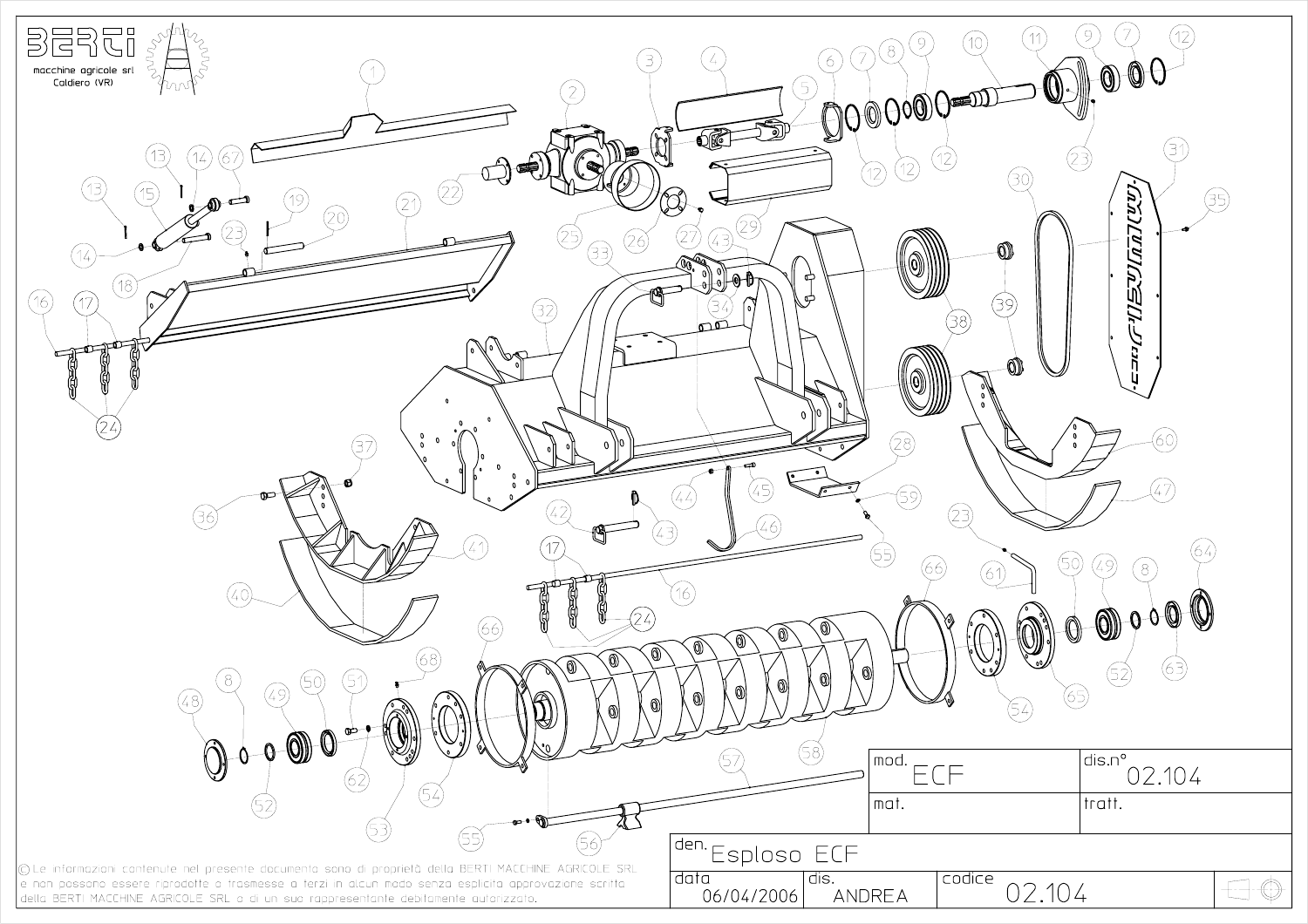## Parts List: **Mod. ECF fig. 02.104** BERTI MACCHINE AGRICOLE SpA

| Pos.           | <b>ITEM</b>                 | <b>ECF 140</b> | <b>ECF 160</b> | <b>ECF 180</b> | <b>ECF 200</b> | <b>ECF 220</b> | <b>ECF 250</b> |  |
|----------------|-----------------------------|----------------|----------------|----------------|----------------|----------------|----------------|--|
| $\mathbf{1}$   | <b>PROTECTION FOR HOSES</b> | PT0740/0610    | PT0900/0610    | PT1100/0610    | PT1300/0610    | PT1500/0610    | PT1800/0610    |  |
| 2              | <b>GEARBOX</b>              | $\star$        | $\star$        | $\star$        | $\star$        | $\star$        | $\star$        |  |
| 3              | <b>CLOSING PLATE</b>        | CC/0208        | CC/0208        | CC/0208        | CC/0208        | CC/0208        | CC/0208        |  |
| $\overline{4}$ | <b>RUBBER PTO SHAFT</b>     | LT06180L410    | LT06180L560    | LT06180L560    | LT06180L790    | LT06180L880    | LT06180L1030   |  |
| 5              | PTO SHAFT                   | <b>DG60</b>    | <b>DG60</b>    | C60HP0800SP    | C60HP0800SP    | C60HP0800SP    | C60HP0800SP    |  |
| 6              | <b>CLOSING PLATE</b>        | PA/3130        | PA/3130        | PA/3130        | PA/3130        | PA/3130        | PA/3130        |  |
| $\overline{7}$ | <b>SEAL RING</b>            | AT06011012     | AT06011012     | AT06011012     | AT06011012     | AT06011012     | AT06011012     |  |
| 8              | CIRCLIP e60                 | ASE060         | ASE060         | <b>ASE060</b>  | ASE060         | ASE060         | ASE060         |  |
| 9              | <b>BEARING</b>              | 003.07         | 003.07         | 003.07         | 003.07         | 003.07         | 003.07         |  |
| 10             | TRANSMISSION SHAFT D. 60    | AT/2812        | AT/2812        | AT/2812        | AT/2812        | AT/2812        | AT/2812        |  |
| 11             | <b>BELTS ADJUSTER</b>       | ST/3280        | ST/3280        | ST/3280        | ST/3280        | ST/3280        | ST/3280        |  |
| 12             | CIRCLIP i 110               | <b>ASI110</b>  | ASI110         | ASI110         | ASI110         | ASI110         | ASI110         |  |
| 13             | <b>PIN</b>                  | CF005060       | CF005060       | CF005060       | CF005060       | CF005060       | CF005060       |  |
| 14             | WASHER D.19                 | RP19XXFZ       | RP19XXFZ       | RP19XXFZ       | RP19XXFZ       | RP19XXFZ       | RP19XXFZ       |  |
| 15             | <b>CYLINDER FOR HOOD</b>    | <b>MICECF</b>  | <b>MICECF</b>  | <b>MICECF</b>  | <b>MICECF</b>  | <b>MICECF</b>  | <b>MICECF</b>  |  |
| 16             | <b>ROD FOR CHAINS</b>       | PE0181430      | PE0181630      | PE0181830      | PE0182030      | PE0182230      | PE0182530      |  |
| 17             | <b>SPACER</b>               | DC283L25       | DC283L25       | DC283L25       | DC283L25       | DC283L25       | DC283L25       |  |
| 18             | <b>PIN</b>                  | SI/3515        | SI/3515        | SI/3515        | SI/3515        | SI/3515        | SI/3515        |  |
| 19             | <b>ELASTIC PIN</b>          | SE06060        | SE06060        | SE06060        | SE06060        | SE06060        | SE06060        |  |
| 20             | <b>HINGE PIN</b>            | PE0250180      | PE0250180      | PE0250180      | PE0250180      | PE0250180      | PE0250180      |  |
| 21             | <b>REAR HOOD</b>            | CO140/0596     | CO160/0596     | CO180/0596     | CO200/0596     | CO220/0596     | CO250/0596     |  |
| 22             | CAP                         | CP001          | CP001          | CP001          | CP001          | CP001          | CP001          |  |
| 23             | <b>GRASE NIPPLE</b>         | IN101XXDR      | IN101XXDR      | IN101XXDR      | IN101XXDR      | IN101XXDR      | IN101XXDR      |  |
| 24             | <b>CHAIN</b>                | CGSZ010        | CGSZ010        | CGSZ010        | CGSZ010        | CGSZ010        | CGSZ010        |  |
| 25             | PTO CONE                    | CC005          | CC005          | CC005          | CC005          | CC005          | CC005          |  |
| 26             | <b>FLANGE</b>               | FRZ/1338       | FRZ/1338       | FRZ/1338       | FRZ/1338       | FRZ/1338       | FRZ/1338       |  |
| 27             | SCREW TE M8x12              | V0801202TF109Z | V0801202TF109Z | V0801202TF109Z | V0801202TF109Z | V0801202TF109Z | V0801202TF109Z |  |
| 28             | <b>INFERIOR COVER</b>       | CP/0515        | CP/0515        | CP/0515        | CP/0515        | CP/0515        | CP/0515        |  |
| 29             | <b>PROTECTION</b>           | PC0410/0578    | PC0560/0578    | PC0560/0578    | PC0790/0578    | PC0880/0578    | PC1030/0578    |  |
| 30             | BELT (1000 PTO) **          | 993.10         | 993.10         | 993.10         | 993.10         | 993.10         | 993.10         |  |
| 31             | <b>COVER</b>                | CC05/0516      | CC05/0516      | CC05/0516      | CC05/0516      | CC05/0516      | CC05/0516      |  |
| 32             | <b>CHASSIE</b>              | CCCECF140/0949 | CCCECF160/0949 | CCCECF180/0949 | CCCECF200/0949 | CCCECF220/0949 | CCCECF250/0949 |  |
| 33             | TOP LINK PIN                | SP25095Z       | SP25095Z       | SP25095Z       | SP25095Z       | SP25095Z       | SP25095Z       |  |
| 34             | <b>WASHER</b>               | RF2653FZ       | RF2653FZ       | RF2653FZ       | RF2653FZ       | RF2653FZ       | RF2653FZ       |  |
| 35             | SCREW TE M10x16             | V1001602TF088N | V1001602TF088N | V1001602TF088N | V1001602TF088N | V1001602TF088N | V1001602TF088N |  |
| 36             | SCREW TE M18x45             | V180452TF088N  | V180452TF088N  | V180452TF088N  | V180452TF088N  | V180452TF088N  | V180452TF088N  |  |
| 37             | NUT M18                     | DE18AL6SPGZAB  | DE18AL6SPGZAB  | DE18AL6SPGZAB  | DE18AL6SPGZAB  | DE18AL6SPGZAB  | DE18AL6SPGZAB  |  |
| 38             | PULLEY (1000 PTO) **        | PG280G4F90     | PG280G4F90     | PG280G5F90     | PG280G5F90     | PG280G5F90     | PG280G5F90     |  |
| 39             | <b>CENTRE LOCK</b>          | CA6090         | CA6090         | CA6090         | CA6090         | CA6090         | CA6090         |  |
| 40             | RH UNDERSHOE                | ZS012DX/0603   | ZS012DX/0603   | ZS012DX/0603   | ZS012DX/0603   | ZS012DX/0603   | ZS012DX/0603   |  |
| 41             | <b>RH SKID</b>              | SL/0601        | SL/0601        | SL/0601        | SL/0601        | SL/0601        | SL/0601        |  |
| 42             | <b>LOW LINK PIN</b>         | SP28165Z       | SP28165Z       | SP28165Z       | SP28165Z       | SP28165Z       | SP28165Z       |  |
| 43             | <b>TRIPPING PIN</b>         | SSX10Z         | SSX10Z         | SSX10Z         | SSX10Z         | SSX10Z         | SSX10Z         |  |